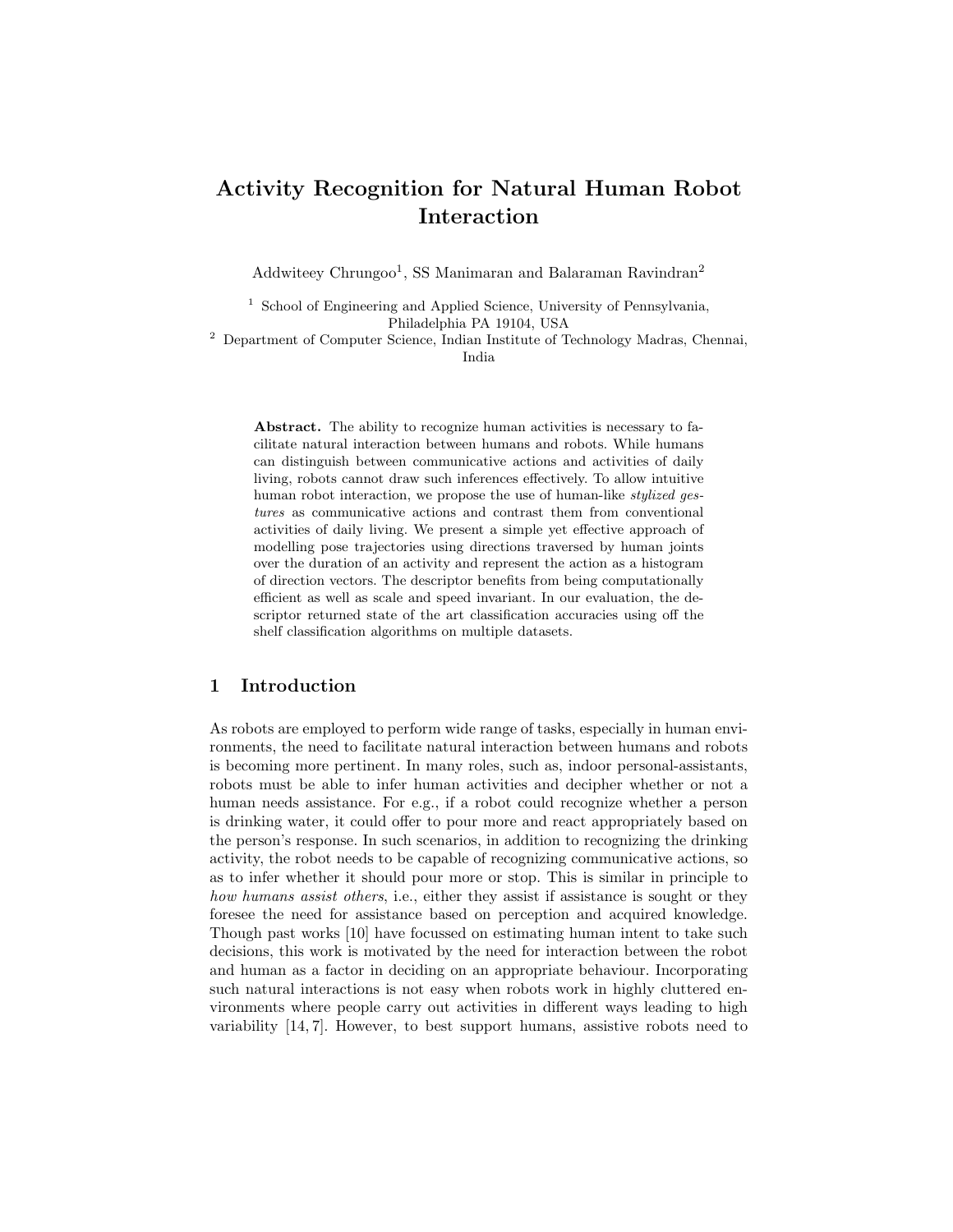behave interactively like humans, making it imperative to correctly understand the human actions involved.

As a result, we are particularly interested in developing a concise representation for a wide variety of actions; both communicative and conventional activities of daily living. We propose the use of human-like stylized gestures as communicative actions and contrast them from conventional activities of daily living. Stylized gestures are symbolic representations of activities and are widely used by humans across cultures to communicate with each other when verbal communication is not possible.We hypothesize that such actions have distinct motion intrinsics as compared to conventional activities of daily living and can hence be used effectively to communicate with robots in the absence of verbal means.

Before we can begin to develop a system for activity recognition, we need an efficient representation mechanism for human motion.

In this work we introduce a novel activity descriptor: Histogram of Direction vectors (HODV) that transforms 3D spatio-temporal joint movements into unique directions; an approach that proves to be highly discriminative for activity recognition. As shown in Figure 1, we represent skeletal joint movements over time in a compact and efficient way that models pose trajectories in terms of directions traversed by human joints over the duration of an activity. The issue we address in this paper is as follows: Learn to recognise various human actions given a direction-vector histogram representation using three dimensional joint locations as raw data. Further,



Fig. 1: The general framework of the proposed approach

learn to distinguish communicative actions to instruct a robot from conventional activities of daily living and obtain a descriptive labelling of the same. We show that our proposed approach is efficient in distinguishing Communicative and Non Communicative activities in our novel RGBD dataset and also performs equally well on two public datasets: Cornell Activity Dataset (CAD -60) and UT-Kinect Dataset using off the shelf classification algorithms.

#### 1.1 Contributions and Outline

The contributions of this work are are as follows: Firstly, we introduce the problem of communicative vs non-communicative actions. Secondly, we propose a novel and computationally efficient activity descriptor based on pose trajectories. We provide analysis of our algorithm on two public datasets and demonstrate how the algorithm could be used for both Communicative/Interactive and Non-Communicative/Non-Interactive activity recognition. We will also release an annotated RGBD Human Robot Interaction dataset consisting of 18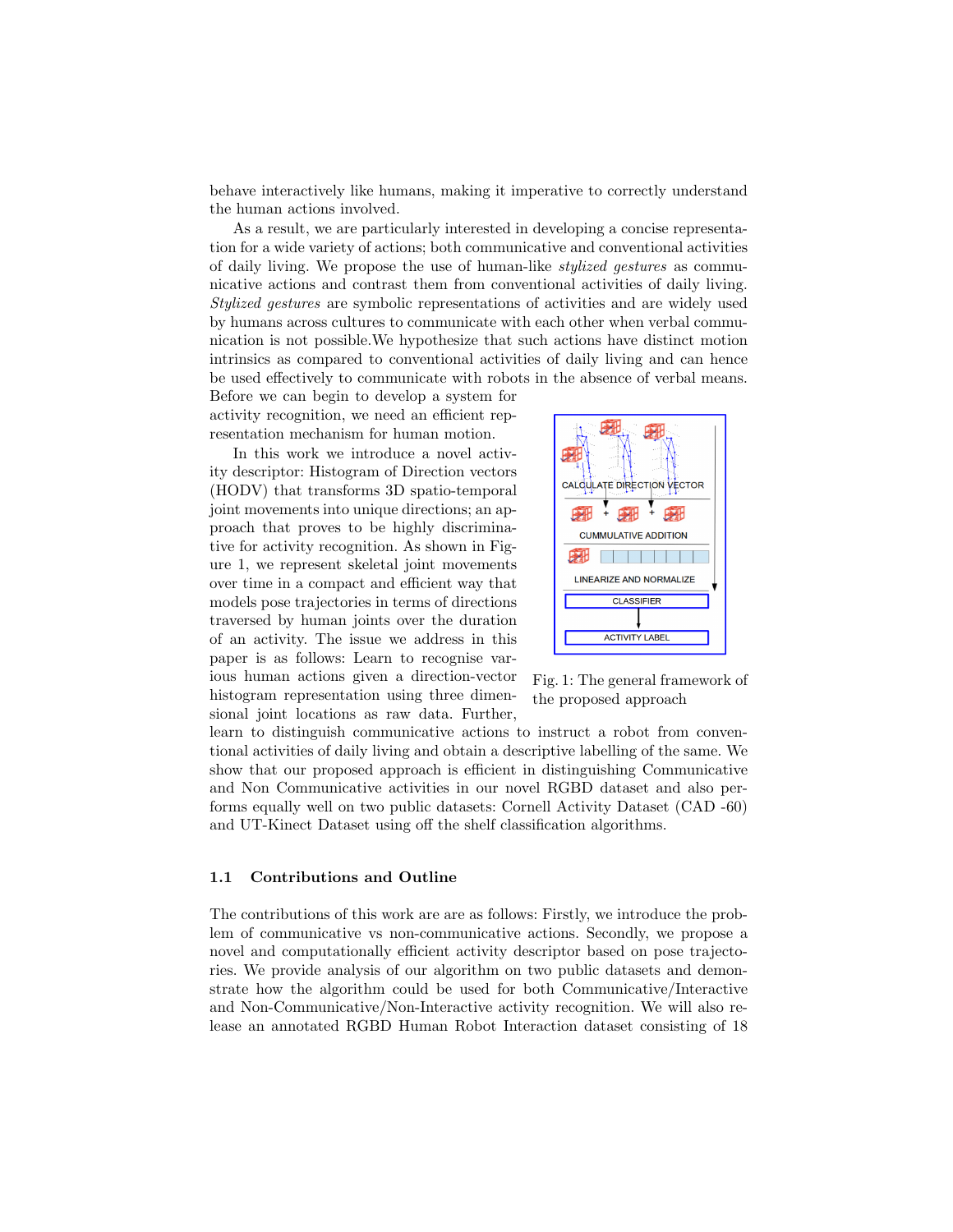unique activities including 10 stylized gestures as well as 8 conventional activities of daily living (within the same dataset) along with full source code of our algorithm.

The rest of the paper is organized as follows. Section 2 presents a brief literature review. Section 3 explains our dataset, while section 4 and 5 describe our algorithm and experimental results in detail respectively. We conclude the paper in section 6 and also present directions for future work.

## 2 Related Work

Human activity recognition has been widely studied by computer vision researchers for over two decades. The field, owing to its ability to augment human robot interaction, has recently started receiving a lot of attention in the robotics community. In this section, we restrict ourselves largely to research relevant to robotics, and for an in-depth review of the field, one can refer to recent survey papers [2].

Earlier works focussed on using IMU data and hidden Markov models(HMMs) for activity recognition. Authors in [18] proposed a model based on multi sensor fusion from wearable IMUs. They first classified activities into three groups, namely: Zero, Transitional and Strong displacement activities, followed by a finer classification using HMMs. Their approach was however restricted to very few activity classes and was computationally expensive. Mansur et al.[8] also used HMMs as their classification framework and developed a novel physics based model using joint torques as features; claimed to be more discriminative compared to kinematic features [12]. Zhang et al.[17] followed a vision based approach and proposed a 4D spatio-temporal feature that combined both intensity and depth information by concatenating depth and intensity gradients within a 4D hyper-cuboid. Their method was however dependant on the size of the hypercuboid and could not deal with scale variations. Sung et al.[12] combined human pose and motion, as well as image and point-cloud information in their model. They designed a hierarchical maximum entropy Markov model, which considered activities as a superset of sub-activities.

While most of these works focussed on generating different features, work on improving robot perception, including recognizing objects and tracking objects [4] led to the incorporation of domain knowledge [13] within recognition frameworks. Authors in [5] proposed a joint framework for activity recognition combining intention, activity and motion within a single framework. Further, [7, 10] incorporated affordances to anticipate activities and plan ahead for reactive responses. Pieropan et al.[9] on the other hand introduced the idea of learning from human demonstration and stressed the importance of modelling interaction of objects with hands such that robots observing humans could learn the role of an object in an activity and classify it accordingly.

While past works excluded the possibility of interaction with the agent, this work aims to understand activities when interaction between robots and humans is possible and realistic, especially, in terms of the human providing possible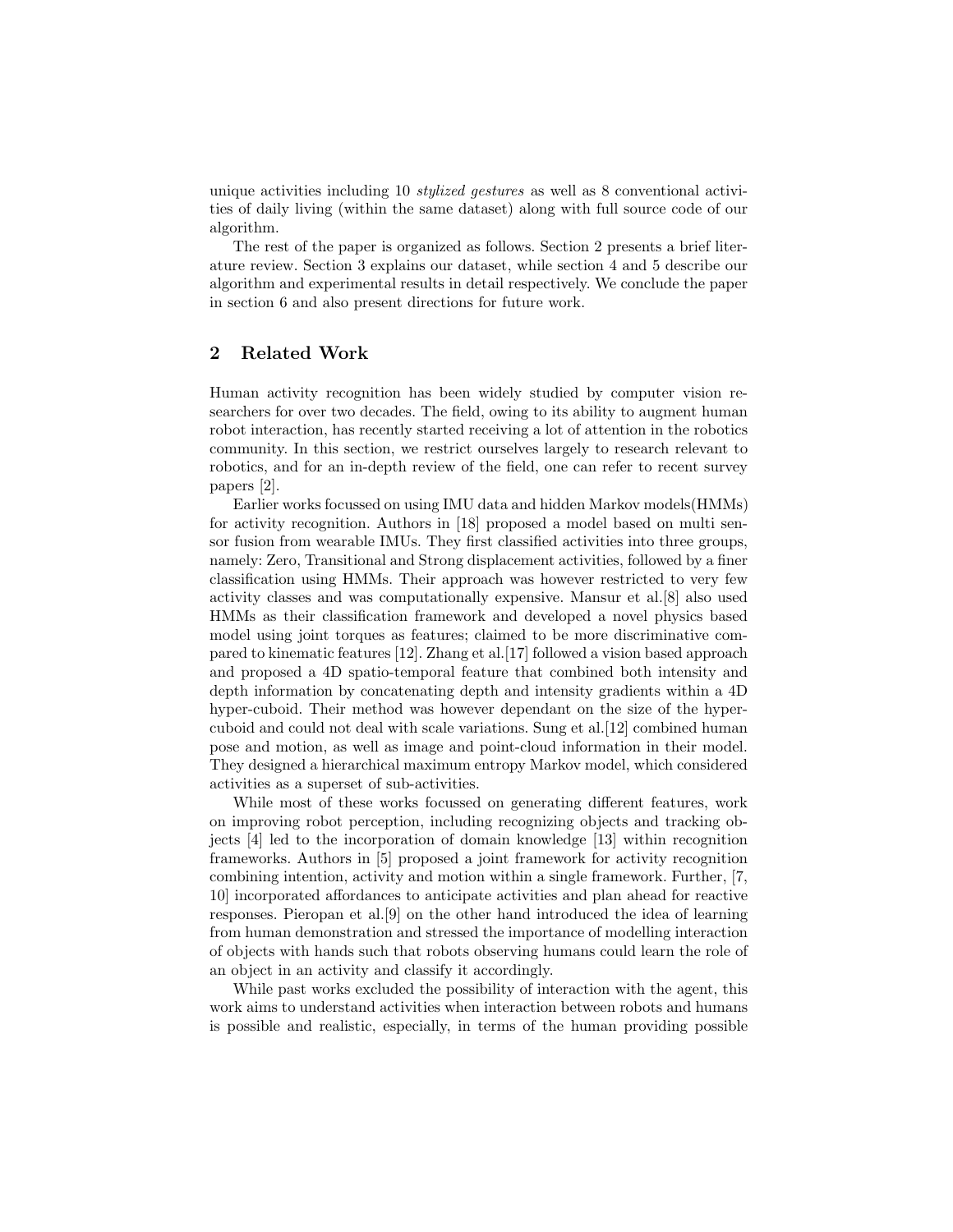instructions to a robot while also performing conventional activities of daily living. The focus of our work is to utilize distinctions in motion to differentiate between communicative/instructive actions and conventional activities of daily living. Having said this, we do not see motion information alone as a replacement, but as a complement to existing sensory modalities, to be fused for particularly robust activity recognition over wide ranges of conditions.

## 3 OUR DATASET

Recent advances in pose estimation [11] and cheap availability of RGBD cameras, has lead to many RGBD activity datasets [12, 14]. However, since none of the datasets involved communicative/interactive activities alongside conventional activities of daily living, we collected a new RGBD dataset involving interactive as well as non interactive actions. Specifically, our interactive actions were between a robot and a human; where the human interacts with the robot using stylized gestures; an approach commonly used by humans for human-human interaction.

The activities were captured using a kinect camera mounted on a customized pioneer P3Dx mobile robot platform. The robot was placed in an environment wherein appearance changed from time to time, i.e., the background and objects in the scene varied. In addition, the activities were captured at various times of the day leading to varied lighting conditions. A total of 5 participants were asked to perform 18 different activities, including 10 Communicative/Interactive activities and 8 Non-Interactive activities, each performed a total of three times with slight changes in viewpoint from the other instances. 'Catching the Robots attention', 'Pointing in a direction', 'Asking to stop', 'Expressing dissent', 'Chopping', 'Cleaning', 'Repeating', 'Beckoning', 'Asking to get phone' and 'facepalm' were the 10 Robot-Interactive activities. In Robot-Interactive activities like 'Facepalm', the human brings his/her hand up to his head, similarly, the activity *'chopping'* involved a human repeatedly hitting one of his hands with the other hand, creating a stylized chopping action and so on. The non interactive activities were more conventional activities of daily living like 'Drinking something', 'Wearing a backpack', 'Relaxing', 'Cutting', 'Feeling hot', 'Washing face' 'Looking at time' and 'Talking on cellphone'.

We stress that our dataset is different from publicly available datasets as we represent a new mix of activities, more aligned with how humans would perform these in real life. In addition, the dataset involves wide variability in how the activities were performed by different people as subjects used both left and right hands along with variable time durations. For e.g., in the 'Drinking something' activity, some subjects took longer to drink water and brought the glass to their mouth couple of times, while others took the glass to their mouth just once. The wide variety and variability makes recognition challenging. We have made the data available at: http://rise.cse.iitm.ac.in/activity-recognition/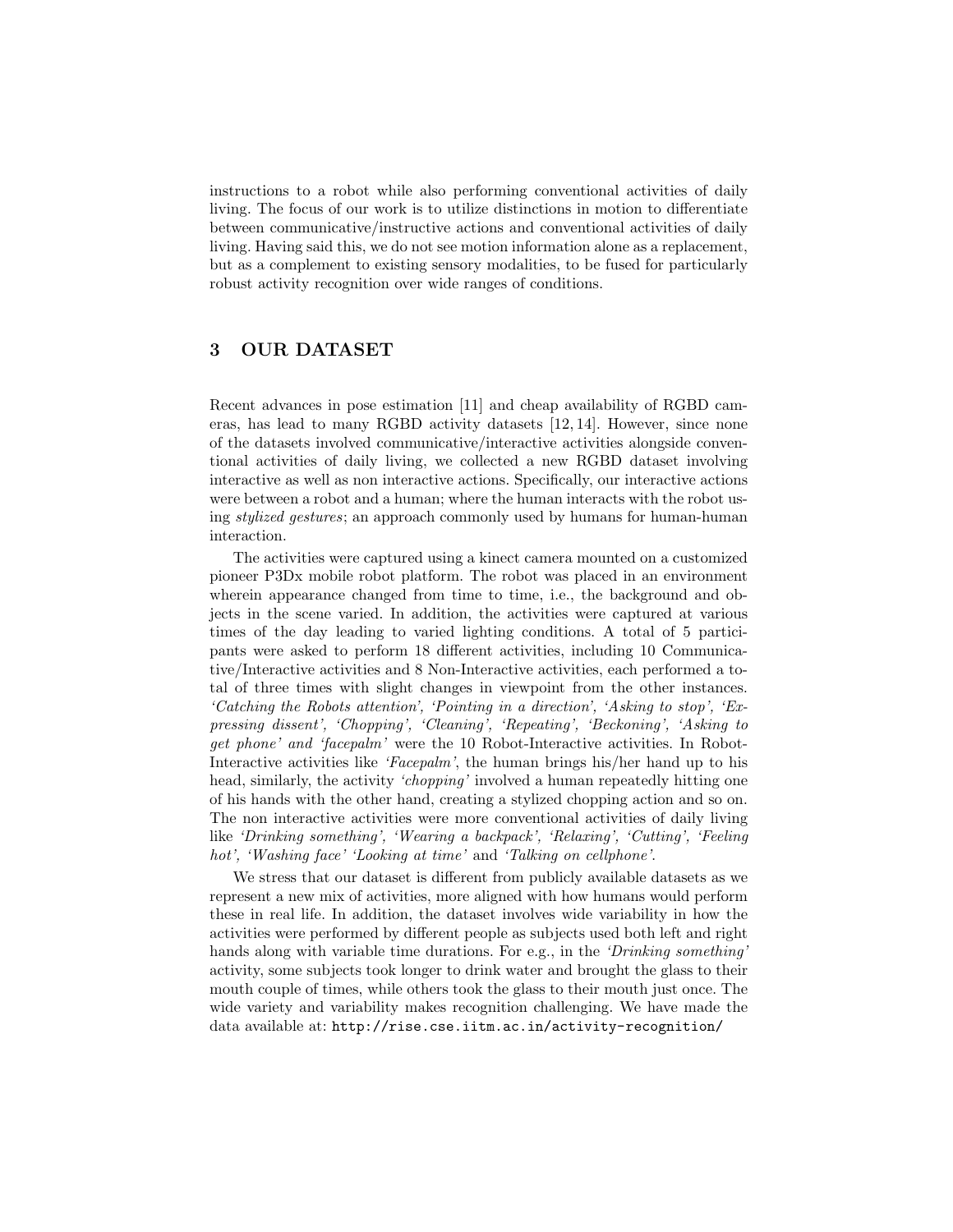## 4 Action Representation

Activities usually consist of sequences of sub-activities and can be fundamentally described using two aspects: a) Motor Trajectory and b) Activity context. For eg., in a drinking activity, a subject picks a glass or a cup, brings it closer to his/her mouth and returns it. While there are numerous possibilities behind the context of the activity, as a glass could contain juice while a cup could contain coffee, thereby giving more meaning to the activity 'drinking' and answering a question: What is probably being drunk? The motor trajectory followed by most people for a generic drinking activity would predominantly be similar. We aim to exploit this similarity and introduce a local motion based action representation called Histogram of Direction Vectors, defined as the distribution of directions taken by each skeleton joint during all skeleton pose transitions during an activity.

The intuition behind the descriptor is that directions have a clear physical significance and capturing motion intrinsics as a function of direction should be discriminative across classes. We describe the 3D trajectory of each joint separately and construct the final descriptor by concatenating the direction vector histogram of each joint.

#### 4.1 Direction vectors from skeletons

The algorithm takes RGBD images as input and uses the primesense skeleton tracker [1] to extract skeleton joints at each frame. For each joint  $i, P_f^i$  represents the 3D cartesian position of joint  $i$  at time frame  $f$ . The joint locations are then normalized by transforming the origin to the human torso, thereby making them invariant to human translation. Direction vectors are then calculated for each joint i by computing the difference between joint coordinates of frame f and frame  $f + \tau$ , where  $\tau$  is a fixed time duration (e.g., 0.1 seconds) in terms of frame counts. Mathematically, direction vectors are estimated for each joint at every frame as:

$$
\boldsymbol{d}_{f}^{i} = \left[ P_{f}^{i} - P_{f+\tau}^{i} \right], \forall f \in [1, 2, \dots, f_{max} - \tau] \tag{1}
$$

The next section explains the construction of our action descriptor, Histogram of direction vectors, and the final descriptor used to classify activities.

#### 4.2 Histogram of direction vectors

At each frame  $f$ , the local region around a joint  $i$  is partitioned into a 3D spatial grid. We chose 27 primary directions in the 3D space and represented the direction taken by a joint by the nearest primary direction in that grid. The grid entries represent real world directions such as, up, down, up-left, down-right and so on; resulting in a total of 27 directions. The direction vector corresponding to a joint  $i$  is mapped onto the index of one of 27 directions, by estimating the 3D euclidean distance between grid coordinates  $\sigma_q$  and the direction vector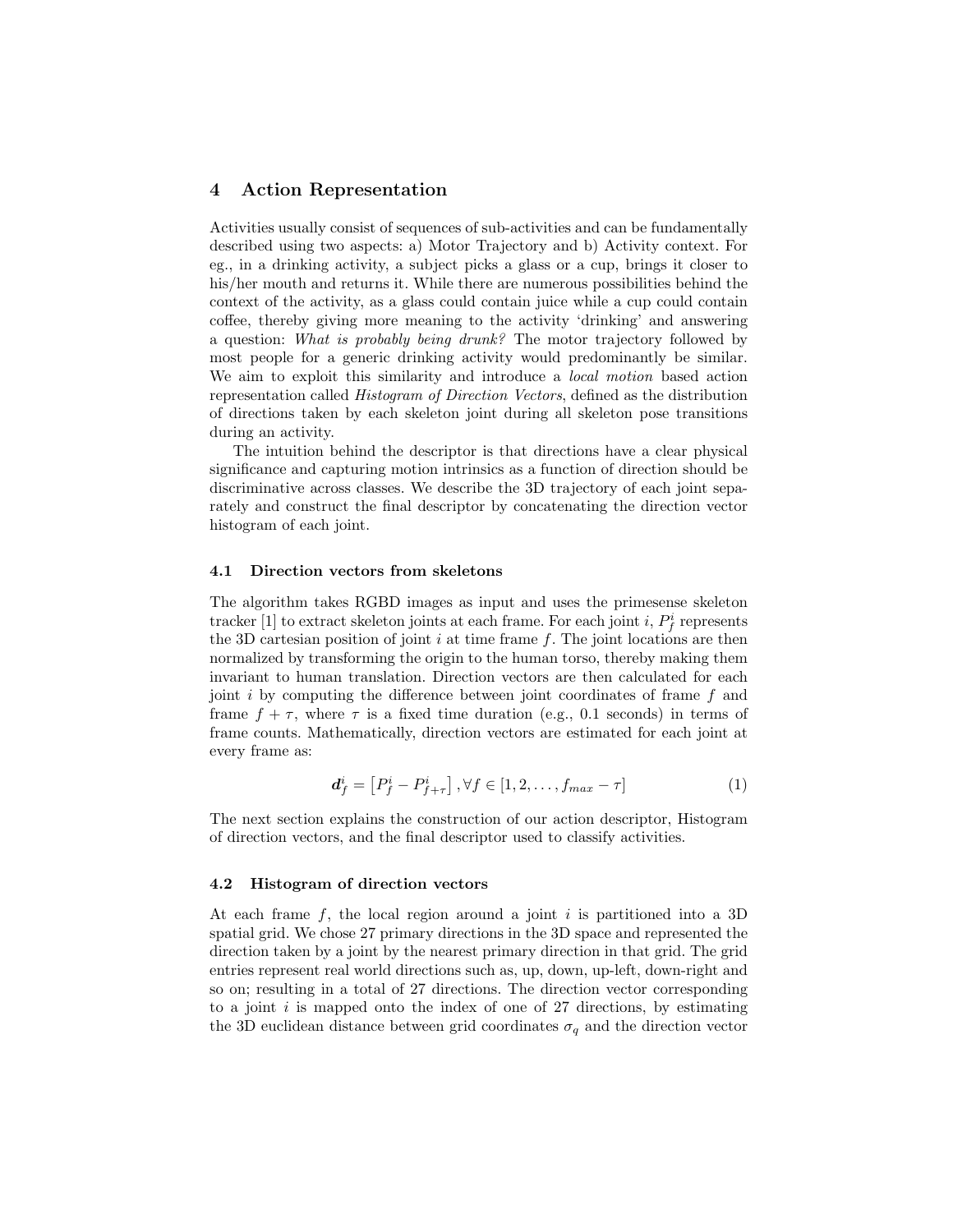$d_f^i$ ; with a vector being allotted a particular direction index q corresponding to the minimum distance. The goal is to find the specific direction index  $q^*$ that represents the direction which is at minimum euclidean distance from the direction vector.

$$
q^* = \operatorname{argmin} \|d_f^i - \sigma_q\| \quad \forall q \in [1, 2, \dots, 27]
$$
 (2)

where  $\sigma_q$  is the coordinate of grid index q.

Let  $\tilde{Q}^{f}$  denote the vector of directions, with  $Q_{q}^{f}$  denoting the entries of vector  $Q<sup>f</sup>$  at index q. The grid index  $q^*$  is then used to update vector  $Q<sup>f</sup>$ . To attain the total number of times a particular direction was taken during an activity, we perform cumulative addition of vector  $Q<sup>f</sup>$  at each frame as shown in equation 4 where  $h^*$  is a vector revealing the number of times each direction was taken by a joint during the course of an activity.

The vector  $h^*$  is then normalized to compute the feature vector  $h_i$  for joint *i*. Normalizing the vector  $h^*$ gives us a histogram  $h_i$ , representing the probability of occurrence of each direction for a particular joint  $i$ , during the course of an activity. Further, each histogram  $h_i$  is concatenated to

$$
Q_q^f = \begin{cases} 1 & \text{if } q = q^* \\ 0 & \text{otherwise} \end{cases}
$$
 (3)

$$
h^* = \sum_f Q^f \tag{4}
$$

$$
h_i = \frac{h^*}{\|h^*\|_1} \tag{5}
$$

generate the final feature vector  $H = [h_1, h_2, \ldots, h_i]$ ; namely the Histogram of direction Vectors.

## 5 Experimental Results

In this section we present detailed analysis of our experiments. In addition to our dataset, we test our algorithm on two public datasets: The Cornell activity dataset (CAD-60) [12] and the UTKinect-Action Dataset [14]. Our results reveal that the proposed approach performs comparable to the state of the art approaches, which in general, are computationally expensive and involve complicated modelling. We show how our algorithm, despite being very simple, returns better results; while being computationally inexpensive as well as lower in dimensionality. We use an SVM (LIBSVM) as our classification algorithm along with histogram intersection as the kernel choice. We optimize the cost parameter using cross validation.

#### 5.1 Our Dataset

On our dataset, we ran experiments using three different settings. In the first, we classified actions into their respective categories using the entire dataset. In the second setting, we manually separated the activities into Communicative/Interactive activities and Non-Interactive activities and ran our classification algorithm on the two groups independently. In the third setting, we trained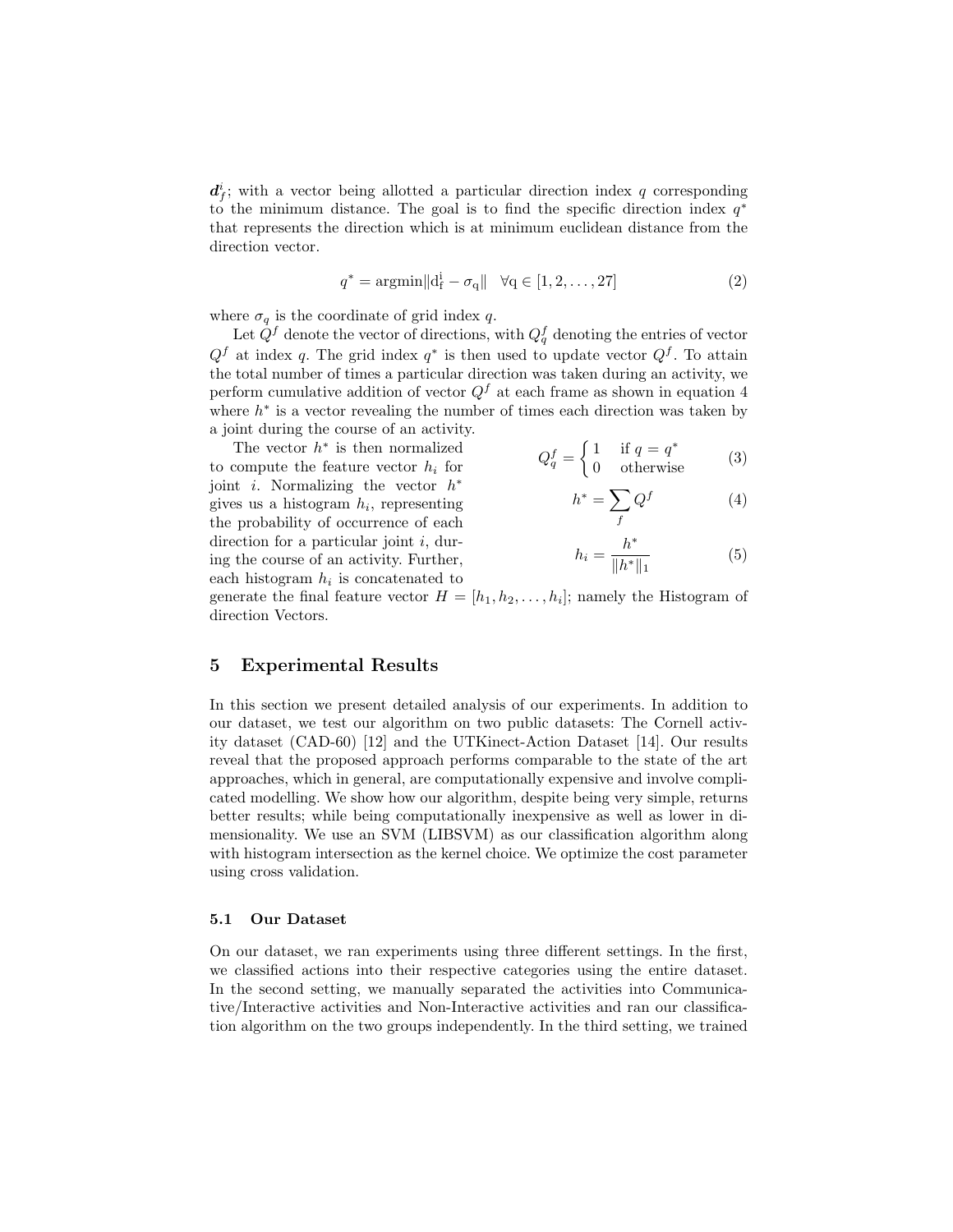a two class classifier and labelled the activities as belonging to either of the two groups. All experiments were performed using 5 fold cross subject cross validation, such that, at a time, all instances of one subject were used for testing and the instances from the other subjects were used for training. None of the instances used for training were ever present in the test set at the same time.

It was our observation that not all joints contributed towards an activity. This lead to many joints being binned into the grid representing no movement, leading to reduced accuracy. To counter this phenomenon, we masked the feature vector i.e., made the contribution of the corresponding no movement bin zero and renormalized. Feature masking resulted in in-



Fig. 3: Confusion matrix of entire dataset using Feature Masking

the average accuracy improved to 82.59%.

Figure 4 shows the confusion matrix of our second experimental setting. The average classification accuracy for Interactive actions was 84%, while for Non Interactive actions, the average accuracy was 86.67%. Like in the previous setup, the algorithm was able to accurately classify actions which had distinct motion trajectories but gets confused with actions with very similar motion like Repeat and Facepalm.

In the third experimental setup, we classified an activity into either of the two groups. The algorithm achieved an average classification accuracy of 89.26%. Interactive actions were classified with an accuracy of 92.67% while Non Interactive activities were classified correctly with an accuracy of 85%. This classification



Fig. 2: Comparison on accuracies with zed. Feature masking resulted in in-<br>creased accuracy in not only our dataset (Figure 2) but also the CAD 60 and

Figure 3 shows the confusion matrix of our first experimental setting. Most activities are classified with good accuracy apart from Repeat and Facepalm, mostly because of the similar motion trajectories. Also, as visible in Figure 2 activities such as Asking to stop, Repeat, Drinking, Wearing backpack and Cleaning face were better classified after feature masking. The average accuracy attained without feature masking was 80%,

while with feature masking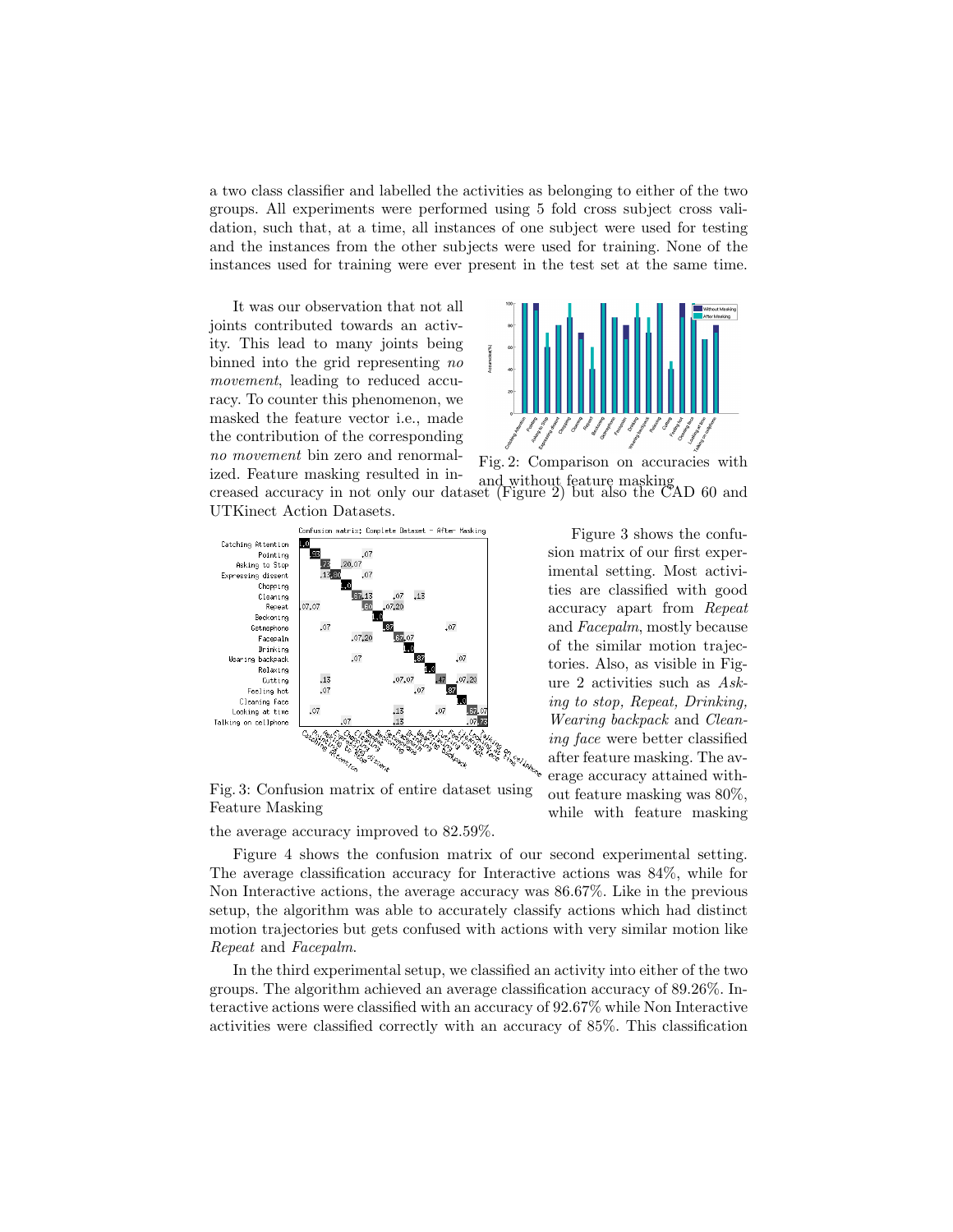paradigm could be essential for the development of hierarchical models where the first level could be an Interactive Vs Non-Interactive classification, followed by a finer categorization into an exact activity.



Fig. 4: Left: Confusion matrix of Interactive/Communicative actions after Feature Masking. Right: Confusion matrix of Non-Interactive actions after Feature Masking

Our algorithm is able to distinguish between Interactive and Non Interactive activities with good accuracy. It works well even when subjects take different time duration to complete an activity. Further, since we follow a histogram based representation, classification is invariant to the number of times an action is performed within an activity. For. e.g., a circle could be made once or five times. As long as the feature vector is normalized and if an action is symmetric (activities involving mirror directions eg: waving), the number of times the action is performed or the starting point of the activity would not hamper classification. The descriptor also benefits from being computationally efficient as the only calculations involved for each joints are:

- Calculation of direction vectors, which can be performed in constant time.
- Updating appropriate Histogram bins which is linear in the number of frames and can be performed real-time as and when new frames are captured.

This makes HODV an efficient, yet effective feature vector for classifying human activities.

#### 5.2 Cornell Activity Dataset (CAD 60)

The dataset comprises of 60 RGBD video sequences of humans performing 12 unique activities of daily living. The activities have been recorded in five different environments: Office, Kitchen, Bedroom, Bathroom, and Living room; generating a total of 12 unique activities performed by four different people: two males and two females. We used the same experimental setup (4 fold cross-subject cross validation) and compare precision-recall values for the 'New Person' setting as described in [12]. Table 1 shows a comparison of our algorithm with other state of the art approaches. All of the algorithms mentioned in table 1 use visual features in addition to skeleton data. This work is largely restricted to the use of skeleton data for classification. Hence it would be fair to compare with an approach that uses just skeleton data. The precision recall scores in [12] without visual features is 67.20 and 50.20 respectively. Considering that we use only skeleton data, our approach still outperforms other algorithms.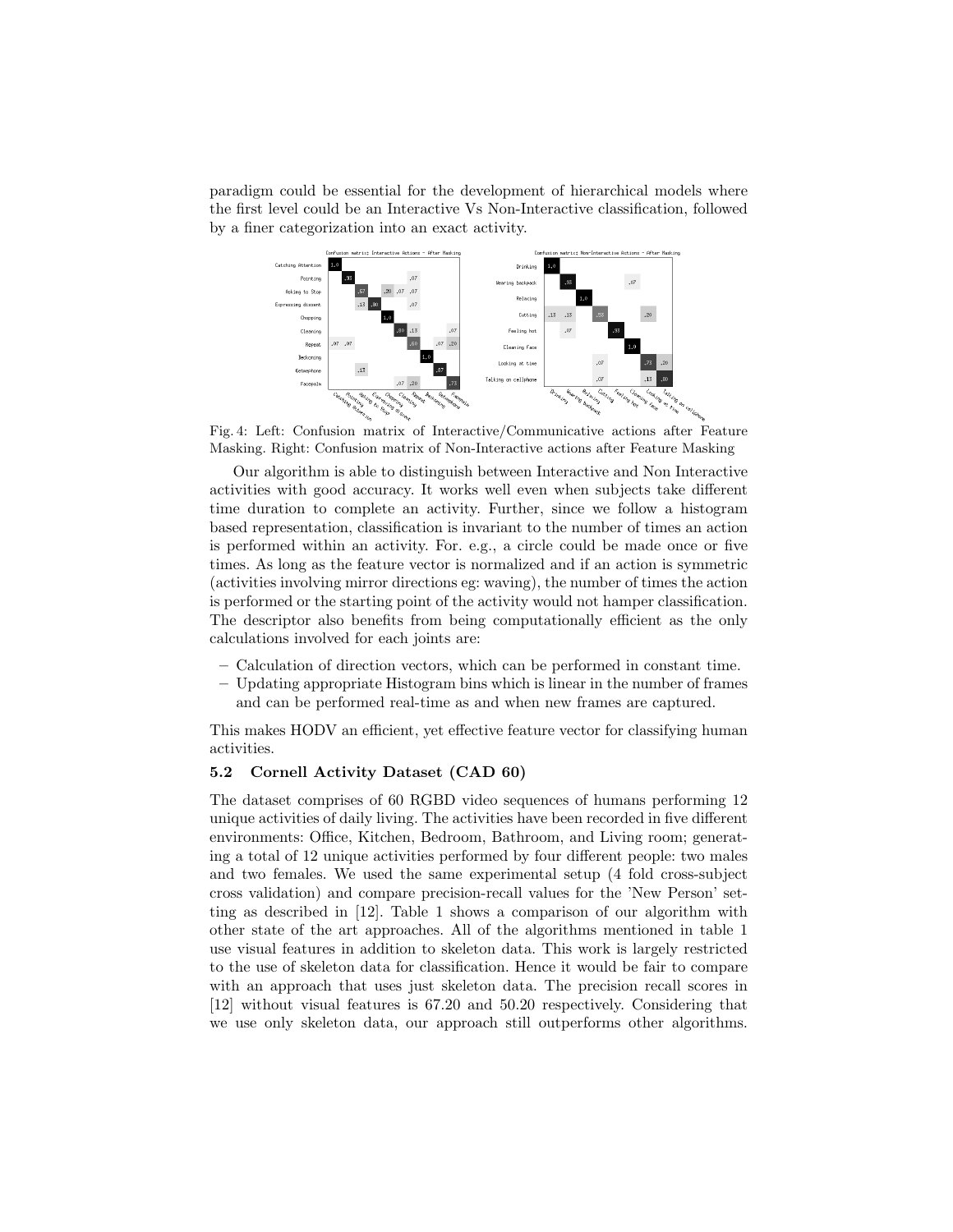Table 1: Comparison of our algorithm with other approaches on the CAD 60 dataset

#### 5.3 UTKinect Action Dataset

The UTKinect Action Dataset [14] presents RGBD video sequences and skeleton information of humans performing various activities from different views. 10 subjects perform 10 different activities namely:

| Method                           | <b>Precision Recall</b> |       |
|----------------------------------|-------------------------|-------|
| Sung et. al $[12]$               | 67.90                   | 55.50 |
| Yang, Tian $[15]$                | 71.90                   | 66.60 |
| Ni. et al $[3]$                  | 75.90                   | 69.50 |
| Gupta et. al[6]                  | 78.10                   | 75.40 |
| Koppula et. al[7]                | 80.80                   | 71.40 |
| Zhang, Tian $[16]$               | 86.00                   | 84.00 |
| Our Descriptor                   | 71.76                   | 70.23 |
| Our Descriptor $+$ Masking 83.77 |                         | 82.06 |

walk, sit down, stand up, pick up, carry, throw, push, pull, wave hands and clap hands. Each subject performs an activity twice.

There are a total of 200 instances of different activities in this dataset. Since each skeleton is described by 20 joints, our feature vector is of dimensions  $20 \times 27$ , i.e., a total of 540 features were used for classification in this dataset. For this dataset, we compare our approach with the state of the art methodology called histogram of 3D skeleton joint positions (HOJ3D)[14] using Leave one Sequence out Cross validation (LOOCV) and cross subject validation as defined previously in this paper. This dataset has activities which look very similar e.g., Sit down and Stand Up. Our high accuracies reveal the superiority of our algorithm in distinguishing such actions, which despite looking similar, have distinct trajectory directions, aptly captured by our approach. The overall accuracies attained on the dataset are shown in Table 2. Clearly, our approach generates better accuracy as compared to the Histogram of 3D joints algorithm under the LOOCV setting. The performs drops a bit under the cross subject crossvalidation scheme. Authors in [14] do not report cross subject results.

## 6 Conclusion

Table 2: Comparison of our algorithm with HOJ3D on the UT-Kinect dataset

This paper presented the problem of Communicative vs Non-Communicative actions and human activity recognition in general. We proposed a novel and computationally efficient activity descriptor, Histogram of Direction Vectors, which aptly

| $\operatorname{Method}$                 | Accuracy |
|-----------------------------------------|----------|
| $HOJ3D$ [14] $(LOOCV)$                  | 90.92    |
| Ours (Cross Subject)                    | 84.42%   |
| Ours (LOOCV)                            | 87.44%   |
| Ours $+$ Masking (Cross Subject) 89.45% |          |
| $Ours + Masking (LOOCV)$                | 91.96%   |

captured motion intrinsics and returned good accuracies on our new RGBD dataset. The descriptor proved beneficial in distinguishing between Interactive/Communicative and Non-Interactive activities. Further, results on two public datasets depict its potential in conventional activity recognition frameworks. As part of future work, we would like to combine the descriptor with visual features to cater to cases where the motion trajectories are very similar.

## References

1. Nite Skeleton Tracking. http://http://wiki.ros.org/nite, accessed: 2014-07-30